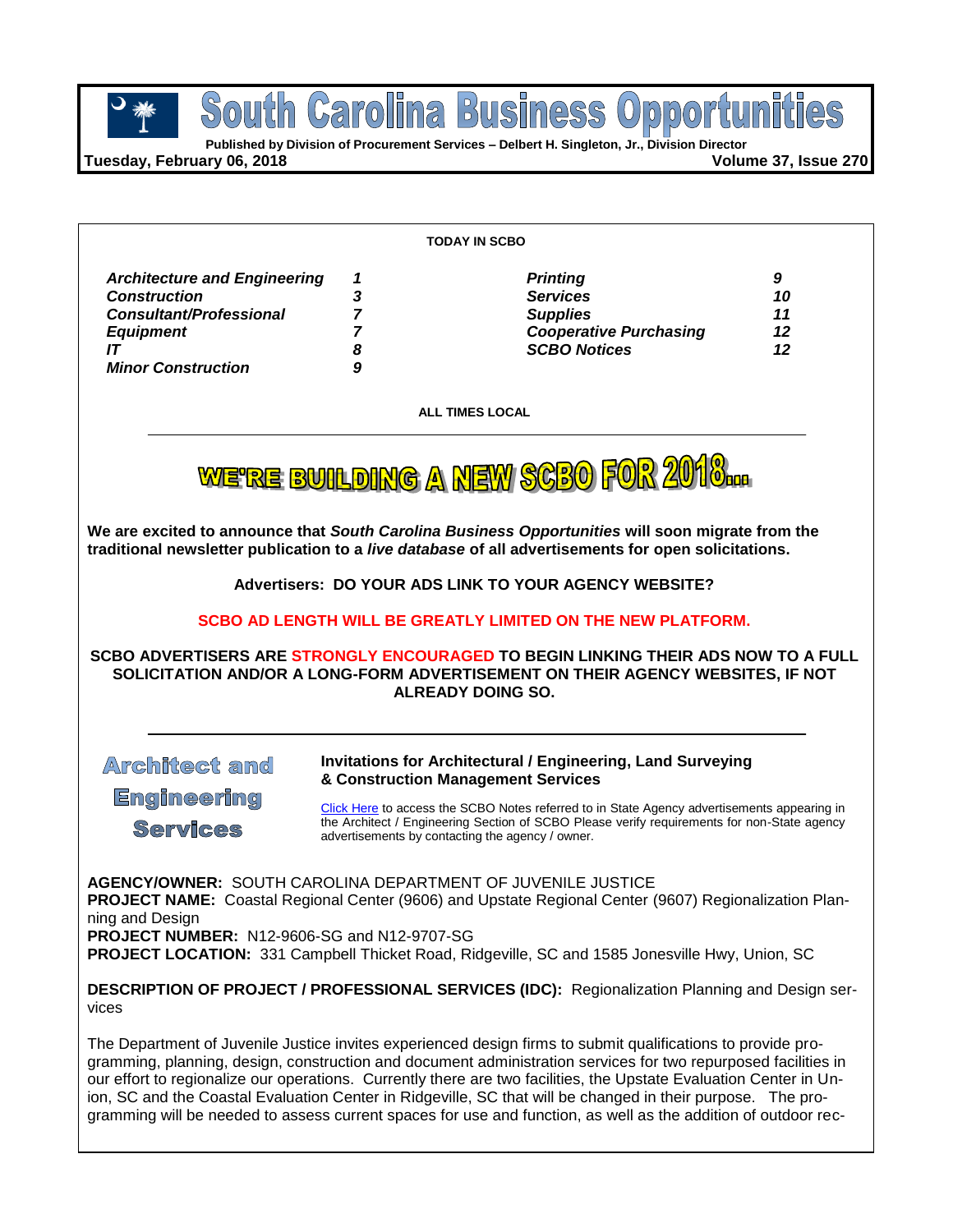### **Tuesday, February 06, 2018 2 Volume 37, Issue 270**

reation areas and a new pre-engineered vocational building. Site-work, fencing, and additions to existing infrastructure will need to be assessed. The funding approved for this project is approximately \$7,300,000.00.

Full design services are required and will include advanced planning phase, schematic design, design development, construction documentation, site visitation during construction, and project closeout documentation as defined by the South Carolina Office of State Engineer (OSE).

The SCDJJ desires to complete the early programmatic advanced planning phase within three months of the design contract award.

Specific experience in Juvenile secure facilities, regionalization planning and design services is a major qualifying factor for evaluation of design teams.

### Environment:

The SCDJJ Facilities are in a secured area and planning for work in this atmosphere is necessary..

Project Administrator:

The South Carolina Department of Juvenile Justice will assign a Project Manager for this project after award. The initial contact shall be:

D. Dru Kennedy, Sr. Project Manager, SCDJJ [ddkenn@scdjj.net](mailto:ddkenn@scdjj.net) 803-896-9474 Office / 803-240-9395 Cell

### Conduct Agreement:

The successful vendor must sign and abide by the "Conduct Agreement" as outlined in this bid package. Subcontractors and Employees must be made aware of and adhere to the Conduct Agreement as well. Violations of the "Conduct Agreement" can result in the dismissal of the successful firm at the sole discretion of the Department of Juvenile Justice.

### Completion Window:

The selected firm will complete this project as accepted time frames are negotiated during the award phase. This is an important phase of operations for the agency and expeditious timing will be a portion of the selection criteria.

### South Carolina Licensing

In order to offer architectural, engineering, or landscaping architectural services in response to this solicitation, the proposing firm must be properly licensed to practice in the State of South Carolina (SC Code 11-35-3220). Preference for resident design services. When responding, please submit a certification stating whether South Carolina resident applies (SC Code 11-35-3215).

#### Selection Criteria

- 1. Past performance on similar projects.
- 2. Adequate staff and proposed design or consultant team for the project.
- 3. Demonstrate ability to meet time and budget requirements,
- 4. Proximity to and familiarity with the areas where the projects are planned.
- 5. Recent, current, and projected workloads of the firm.
- 6. Creativity and insight related to the project.
- 7. Recent experience with project costs and schedule accuracy.

### **RESUME DEADLINE DATE:** March 6, 2018

### **ANTICIPATED PROJECT DELIVERY METHOD:** Design/Bid/Build

The Agency/Owner requests qualifications from firms interested in providing professional services for the project listed above. Any questions concerning this solicitation must be addressed to the Agency Project Coordinator listed below.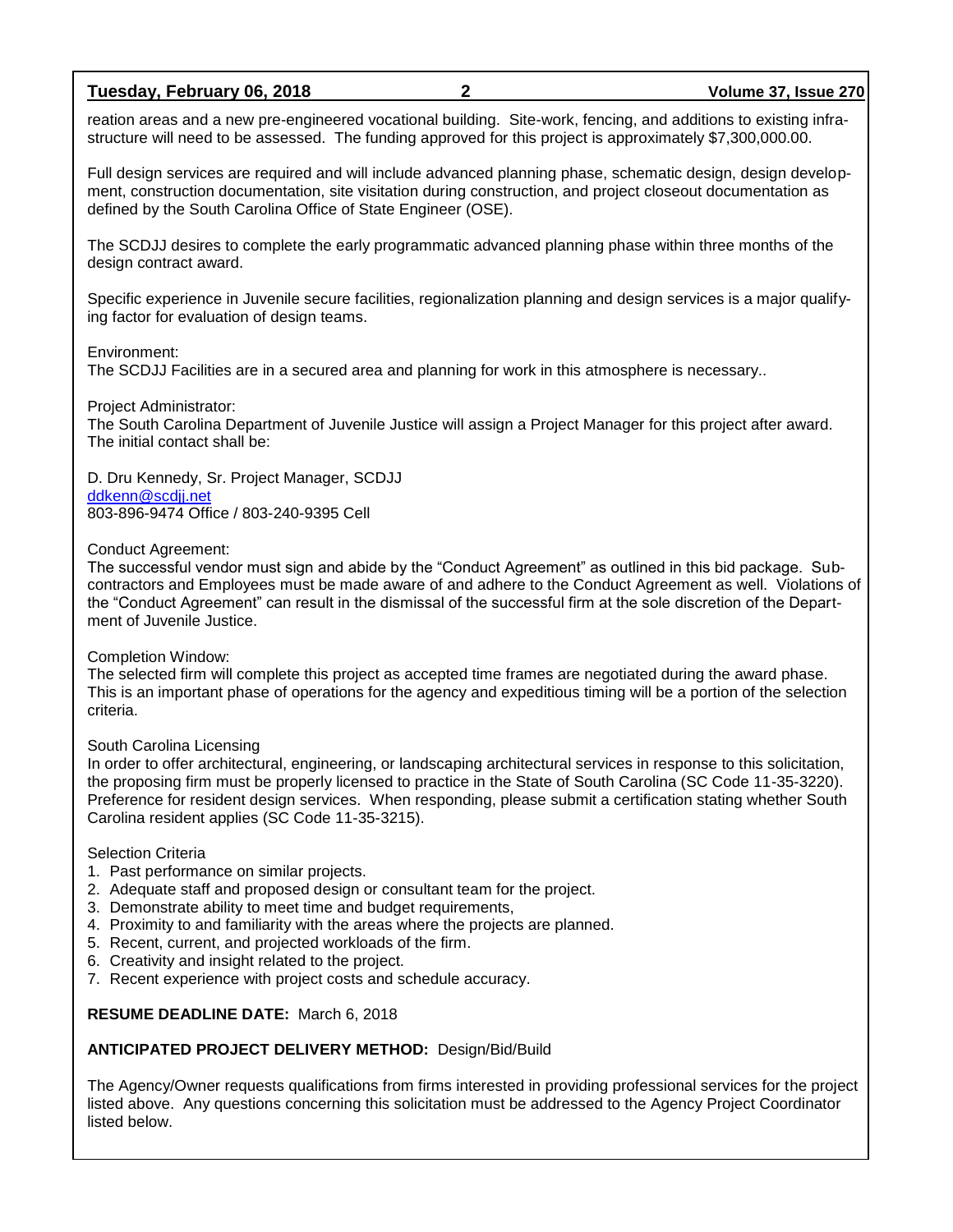**Tuesday, February 06, 2018 3 Volume 37, Issue 270**

**RESUME DEADLINE TIME:** 2:00pm **NUMBER OF COPIES:** 5

**DESCRIPTION OF PROFESSIONAL SERVICES ANTICIPATED FOR PROJECT:** The full range of A/E services will be required including but not limited to Juvenile Correctional Facility Programing, Architecture, Landscape Architecture, Interior Design, MEP Engineering, Civil, Structural, Fire Protection Engineering and Cost Estimating.

**OTHER SPECIAL QUALIFICATIONS REQUIRED:** Juvenile Corrections Planning

**ANTICIPATED CONSTRUCTION COST RANGE:** \$6 Million to \$7.4Million Total

**AGENCY PROJECT COORDINATOR:** D. Dru Kennedy

**ADDRESS:** Street/PO Box: 1720 Shiver Road

**City:** Columbia State: SC ZIP: 29210 **EMAIL:** [ddkenn@scdjj.net](mailto:ddkenn@scdjj.net) **TELEPHONE:** 803-896-9474

### **INTERESTED FIRMS SHOULD SUBMIT THE FOLLOWING:**

- 1. A Current STANDARD FEDERAL FORM 330;
- 2. The Name and Contact Information, including Email, of a Primary Contact;
- 3. A Certification stating whether the Firm is a Resident of South Carolina (See SC Code §11-35-3215); and
- 4. Response to Selection Criteria set forth in SC Code §11-35-3220.
- PUBLIC NOTICES: All notices (Notice of Meetings; SE-212, Notification of Selection for Interviews; and SE-219, Notification of Selection for Contract Negotiation) shall be posted at the following location: 1720 Shivers Road, Columbia, SC 29210
- LICENSURE: To be considered for selection, persons or firms must be properly licensed in accordance with the requirements of Title 40 of the SC Code of Laws, as amended, at the time of resume submission.
- To submit confidential information, see https://procurement.sc.gov/construction/ose-confidential.
- In accordance with the South Carolina Green Purchasing Initiative, submittals cannot exceed 20 pages, front and back, including covers, which must be soft – no hard notebooks. The Standard Federal Form 330 is not included in this page count.
- All written communications with parties submitting information will be via email. Agency WILL NOT accept submittals via email.
- Any actual bidder, offeror, contractor or subcontractor who is aggrieved in connection with this solicitation or the intended award or award of a contract under this solicitation may protest to the State Engineer in accordance with § 11-35-4210 at: CPO, Office of State Engineer, 1201 Main Street, Suite 600, Columbia, SC 29201. EMAIL: [protest-ose@mmo.sc.gov](mailto:protest-ose@mmo.sc.gov)



### **Invitations for Construction Bids**

Please verify requirements for non-State agency advertisements by contacting the agency / owner. Projects expected to cost less than \$50,000 are listed under the Minor Construction heading.

### **CP1807 JOSEPH P. RILEY, JR. PARK 2018 BALLFIELD IMPROVEMENTS**

### **REQUEST FOR QUALIFICATIONS -- LOCATION: 360 FISHBURNE ST. ON PENINSULA CHARLESTON**

Description: The work of this project consists of removing and restructuring the playing field system and underlying utilities for this minor league baseball stadium. The facility is constructed adjacent to salt marsh and atop an old landfill site. Ongoing land subsidence has resulted in settling of the field surface and has possibly affected the underlying irrigations and drainage systems relative to the pile supported stadium structure. Specific elements of work, which are being verified now, could include the following items: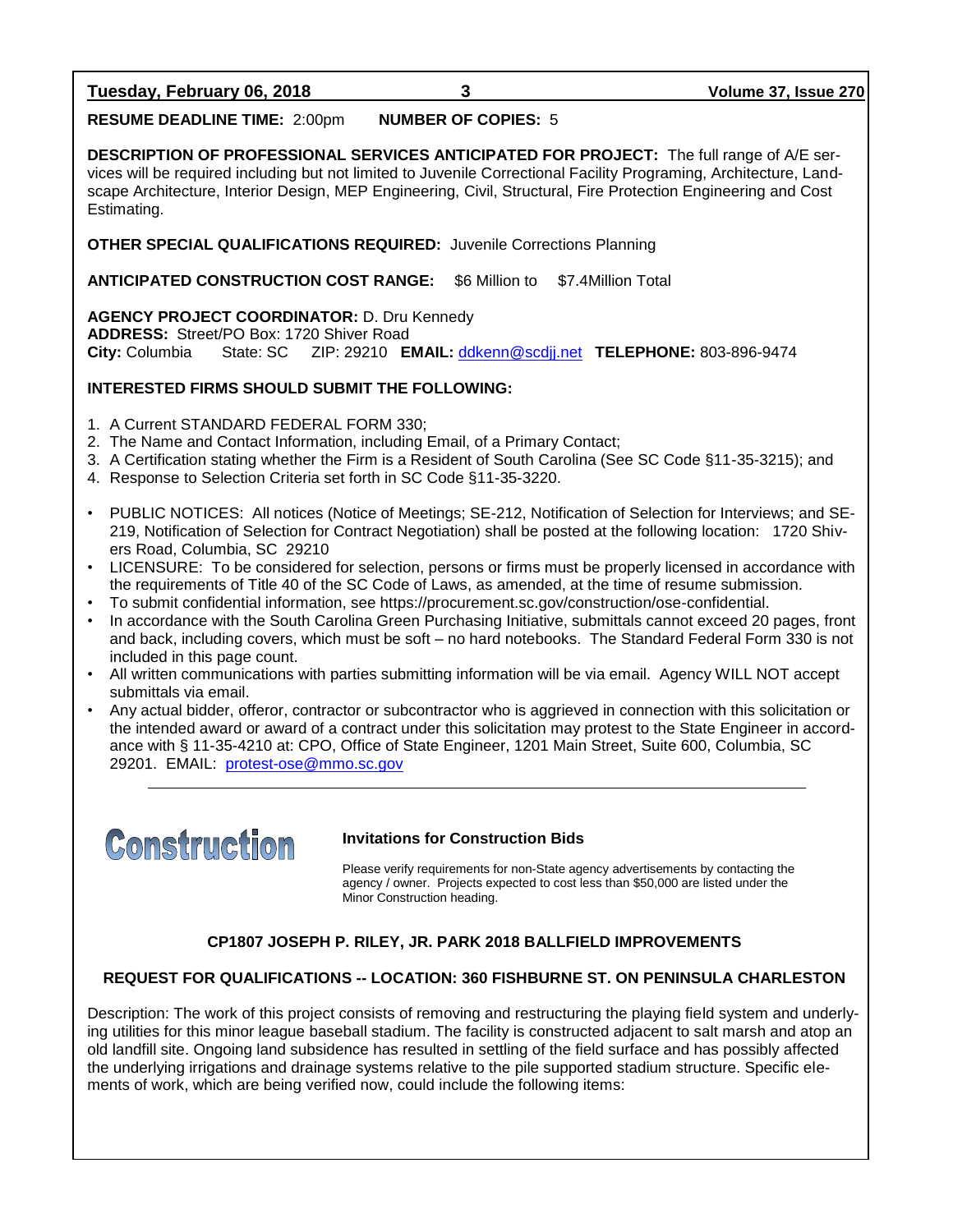### **Tuesday, February 06, 2018 4 Volume 37, Issue 270**

- Removing existing turf and subsurface materials down to a specified depth.
- Removal and replacement of the existing field drainage and irrigation systems if pre-design testing discovers breakage, joint slippage, or other deficiencies.
- Addition of drainage piping and catch basins along the outfield foul line areas (beyond 1st and 3rd bases).
- Replacement of geotextile fabric, substrate materials, turf, and field layout.

Due to the specialized nature of this project, the City of Charleston is pre-qualifying contractors prior to bidding. Only those General Contractors whose firm and team of supervisory personnel possess significant experience in sports field construction will be allowed to bid on the project. Any firm submitting a response shall be licensed by the State of South Carolina and shall perform no less than 80% of the required construction with its own inhouse forces. Subcontractors will be subject to approval by the City's representative. Contractors must have been actively and directly engaged in constructing similar types of sand based baseball fields, and renovating such fields for a minimum of 3 years. Laser grading equipment is mandatory for all phases of the work. The project will be released for bid in the summer of 2018, with construction slated to begin in mid to late October 2018 or as soon as the 2018 season ends. Work must be completed by February 2019 prior to the start of the Citadel's opening game.

Budget: Construction costs for the project are expected to be in the range of \$700,000 to \$900,000.

Submittals: Please use AIA Document A305-1986 "Contractors Qualification Statement". In addition to this document, please also provide the following supplemental information:

1. Proof of five or more NCAA, MiLB, and/or MLB baseball field installations which required sand based construction techniques, and which have been in use successfully for 3 or more years.

2. Resume of experience of project superintendent. Superintendent must possess at least the same qualifications as required for the company.

3. A list of a minimum of five names and other contact information (phone numbers and email addresses) of professional designers or owners as references for like projects.

Completed forms must be received by 2:00pm on March 1, 2018 to be considered. Please provide one submittal in a sealed envelope with the firm's name clearly legible on the front, along with the project title

CP1807 JOSEPH P. RILEY, JR. PARK 2018 BALLFIELD IMPROVEMENTS. Submission of this information is a material requirement of prequalification. Contractors who cannot meet the minimum criteria will be considered non-responsive and will not be eligible to bid.

Sports Field Design Consultant: Daniel R. Almond, RLA; Millennium Sports Technologies, Inc. Littleton, Colorado.

Contact: Please direct questions and submit completed forms and all attachments to: Edward H. Boinest, III, Senior Construction Project Manager City of Charleston, Department of Parks Capital Projects Division 823 Meeting Street Charleston, SC 29403 843-579-7552 [boineste@charleston-sc.gov](mailto:boineste@charleston-sc.gov)

Description: THE SCHOOL DISTRICT OF PICKENS COUNTY IS ACCEPTING SEALED BIDS FOR HVAC RENOVATIONS FOR AMBLER ELEMENTARY SCHOOL.

Solicitation Number: 118-9-3-7

Mandatory Pre-Bid Meeting: 2/22/18 at 2:00pm. Location: 838 Ambler School Road Pickens, SC 29671. Must bring proper identification and check in at the front office.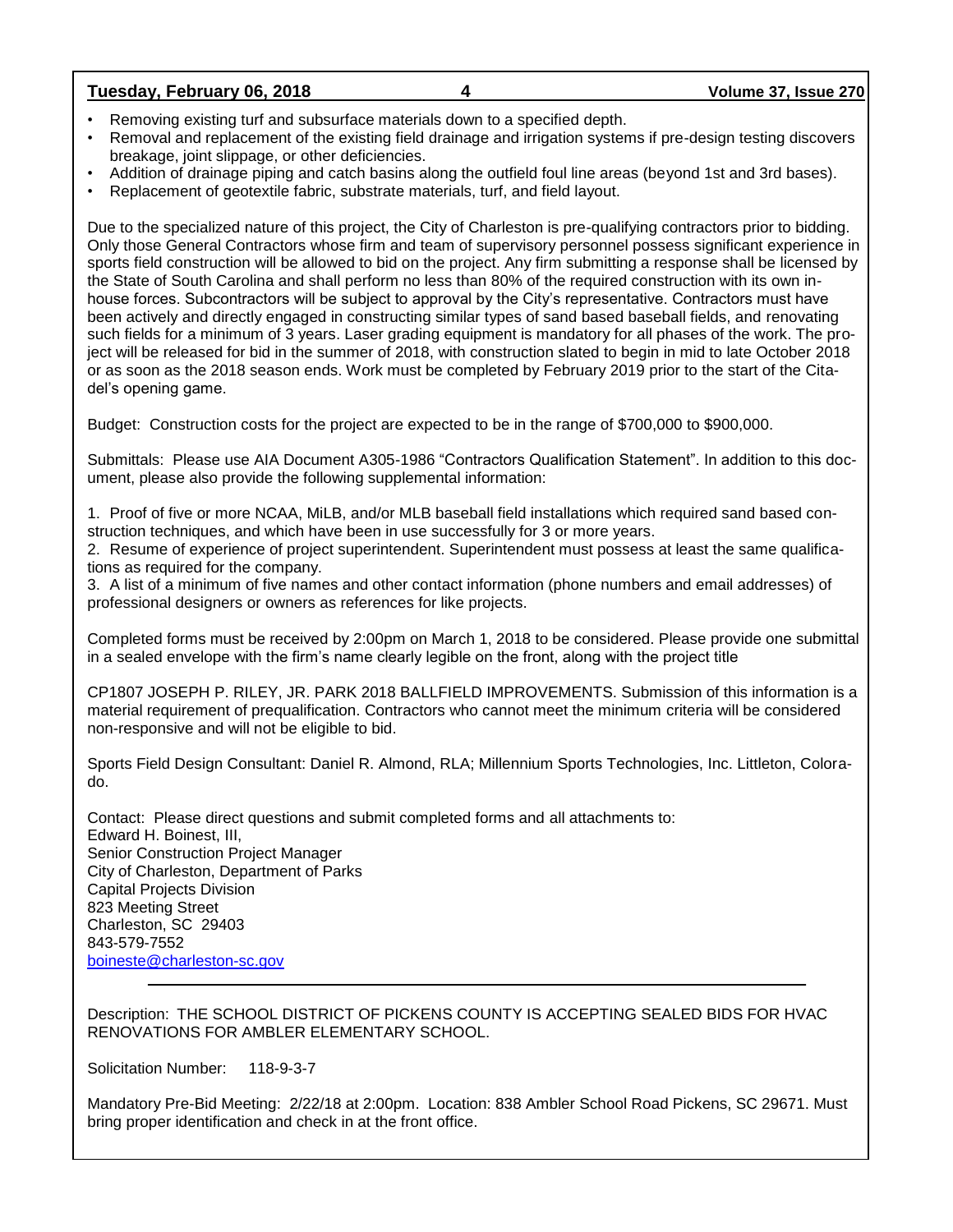### **Tuesday, February 06, 2018 5 Volume 37, Issue 270**

Deadline for Questions: 2/28/2018 at 10:00am

Due Date/Time: 3/7/2018 at 10:00am

Submit to: School District of Pickens County, Attn: Kate Wilson, Coordinator of Procurement, 1348 Griffin Mill Road, Easley, SC 29640

Bid Requests: [www.pickens.k12.sc.us;](http://www.pickens.k12.sc.us/) Departments; Procurement; Solicitations & Awards

Inquiries: [KateWilson@pickens.k12.sc.us](mailto:KateWilson@pickens.k12.sc.us)

### **SPRING / FISHBURNE US 17 DRAINAGE IMPROVEMENTS**

### **DIVISION II (PHASE 4) PUMP STATION WET WELL AND OUTFALL**

### **CITY OF CHARLESTON, SC -- INVITATION TO PREQUALIFY**

The City of Charleston, South Carolina, Department of Public Service (City) is soliciting qualification packages from eligible Contractors regularly engaged in heavy civil and marine construction for the Spring / Fishburne US 17 Drainage Improvement Project Division II (Phase 4) Pump Station Wet Well and Outfall project (Project).

Davis & Floyd, Inc. (Engineer) will make Bidding Documents available to the Firms that successfully qualify in accordance with this Request for Qualifications (RFQ).

PROJECT DESCRIPTION

This Project is the fourth phase of a five-phase project which is part of a significant City effort to alleviate frequent flooding within roughly 20% of the Charleston Peninsula.

Construction of Phase 3 – Tunnels and Shafts is currently underway and is expected to be completed by July 2019. Phase 4 will begin upon demobilization of Phase 3 construction located on the project site, currently scheduled for mid-2018.

The proposed project includes the construction of the wet well for large stormwater pumps and the triple box culvert outfall into the Ashley River and includes the following major components:

Pump Station Wet Well and Outfall

- A 55 foot x 135 foot cast in place concrete structure 33 feet below grade to house three 66 inch diesel pumps (5th Phase). Foundations will include concrete piling support.
- Installation of Bar Screens, Dewatering and Desilting Pumps, including electrical and controls.
- A concrete outfall consisting of 3 parallel 8-ft x 10-ft box culverts approximately 550 feet long and below grade, installed in the Ashley River. These concrete structures will be supported by pre-stressed concrete piling.
- Site work including backfill, compaction, and restoration of wetlands above outfall and around pump station footprint.
- Compliance with all permitting and project approval requirements.

The base of the pump station structure will be approximately 33 feet below grade with the top slab of the structure approximately 10 feet above grade. Upon project completion the top of the outfall will be covered by a minimum of 3 feet of soil. Construction of both the pump station wet well and outfall will require the installation of a temporary cofferdam to support the excavation.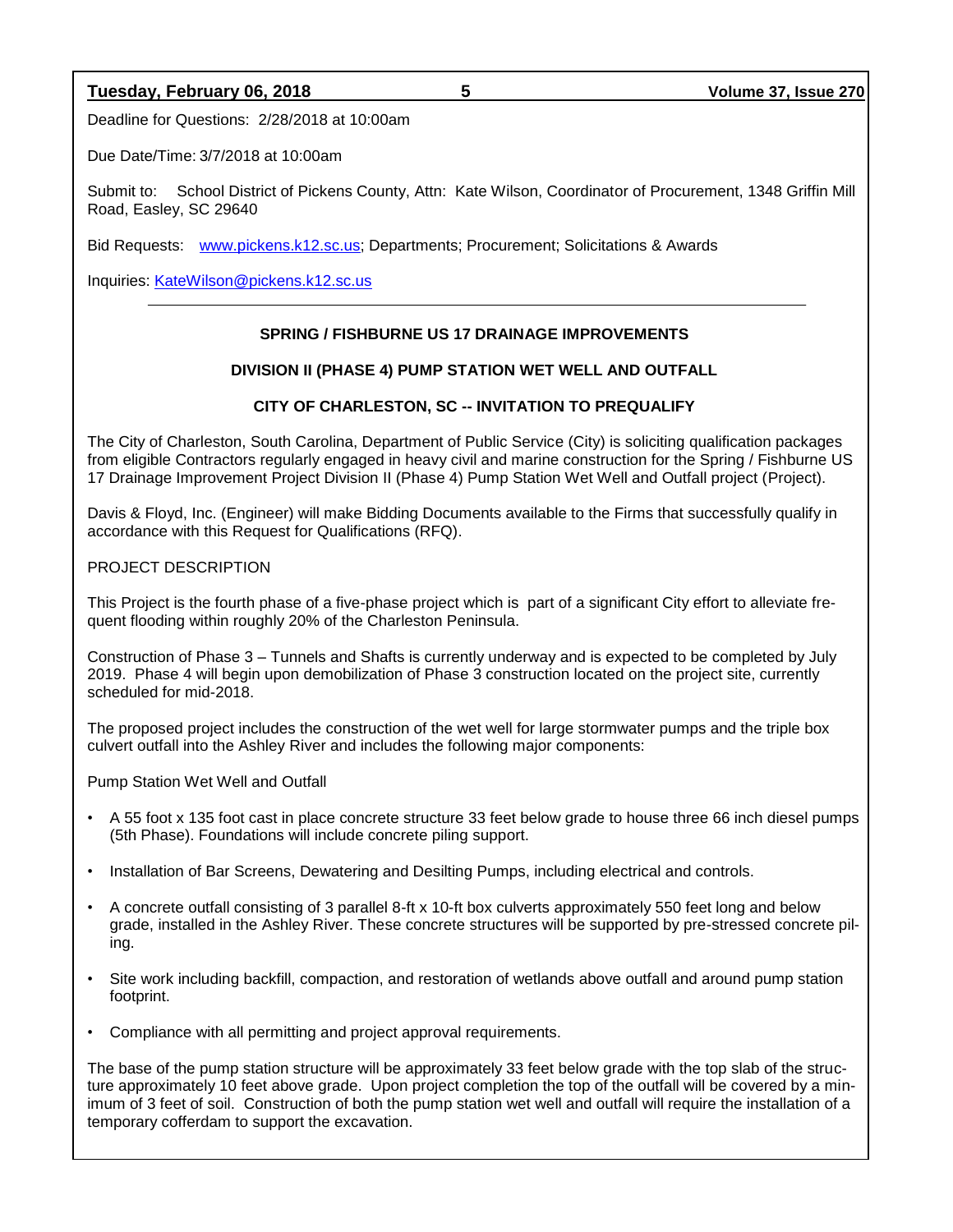### **Tuesday, February 06, 2018 6 Volume 37, Issue 270**

The construction site is located between the Ashley River Bridges (US 17 North and South) and is within a tidally influenced zone.

It is intended that construction of a new pump station between the Ashley River Bridges with three pumps each capable of pumping 120,000 gpm, three 850 h.p. diesel engines to power the pumps, and one back-up diesel generator will be included in a separate Phase 5, to be advertised for bidding toward the completion of this Project.

### BID INFORMATION

It is the intention of the City to advertise the Project for bid in April 2018. After analyzing the bids, the City intends to award a contract from one of the bids determined to be in the best interest of the City, taking into account but not limited to bid prices, experience, construction impacts and schedule.

The City anticipates receiving bids in May 2018. Bids will be requested from prequalified firms only. Bids received from unsolicited firms will be rejected.

Key milestones in the anticipated project schedule are as follows:

MilestoneDate

Advertise for Prequalification February 1, 2018 Prequalification Documents Available February 1, 2018 Submit Prequalification Forms March 15, 2018 Notification of Prequalification Decision March 30, 2018 Bid Documents Available April 2, 2018 Bid Opening May 15, 2018 Notice of Award June 2018 Notice to Proceed August 2018 Substantial Completion May 2021

"Request for Prequalification" forms will be available on Monday, February 5, 2018 from the Engineer at the address listed below. The Prequalification forms must be completed and submitted for consideration to the Engineer no later than 5:00pm, on Thursday, March 15, 2018. For further information, call or email:

Davis & Floyd, Inc. c/o Spring Fishburne Div II (Phase 4) 3229 West Montague Avenue North Charleston, SC 29418 Phone 843-554 8602 [Documents-chs@davisfloyd.com](mailto:Documents-chs@davisfloyd.com)

### **RENEWABLE WATER RESOURCES (ReWa)**

Renewable Water Resources (ReWa) is soliciting Bids for Gilder Creek WRRF RAS Pump Station and Secondary Clarifier 1 & 2 Improvements Project

Work includes Demolition of existing RAS Building No.1 and removal of existing mechanical and electrical components; Demolition of mechanical aerators in Aeration Basins No. 1 and 2; Demolition of existing Secondary Clarifiers No. 1 and 2 sludge collection and scum removal equipment including walkway, center platform and handrail; Demolition of existing scum baffles in Secondary Clarifiers No. 3 and 4; Construction of a new RAS Building with associated pumps, electrical, instrumentation and piping to facilitate connection to new and existing improvements; Installation of new sludge collection and scum removal equipment in Secondary Clarifiers No. 1 and 2; Installation of walk-on launder covers on Secondary Clarifiers No. 1, 2, 3, and 4; Installation of new mechanical aerators in Aeration Basins No. 1 and 2; Erosion control, site cleanup, asphalt replacement, seeding, and other restoration; Replacement, protection, and/or relocation of miscellaneous utilities located in the project area, as required, to perform the Work.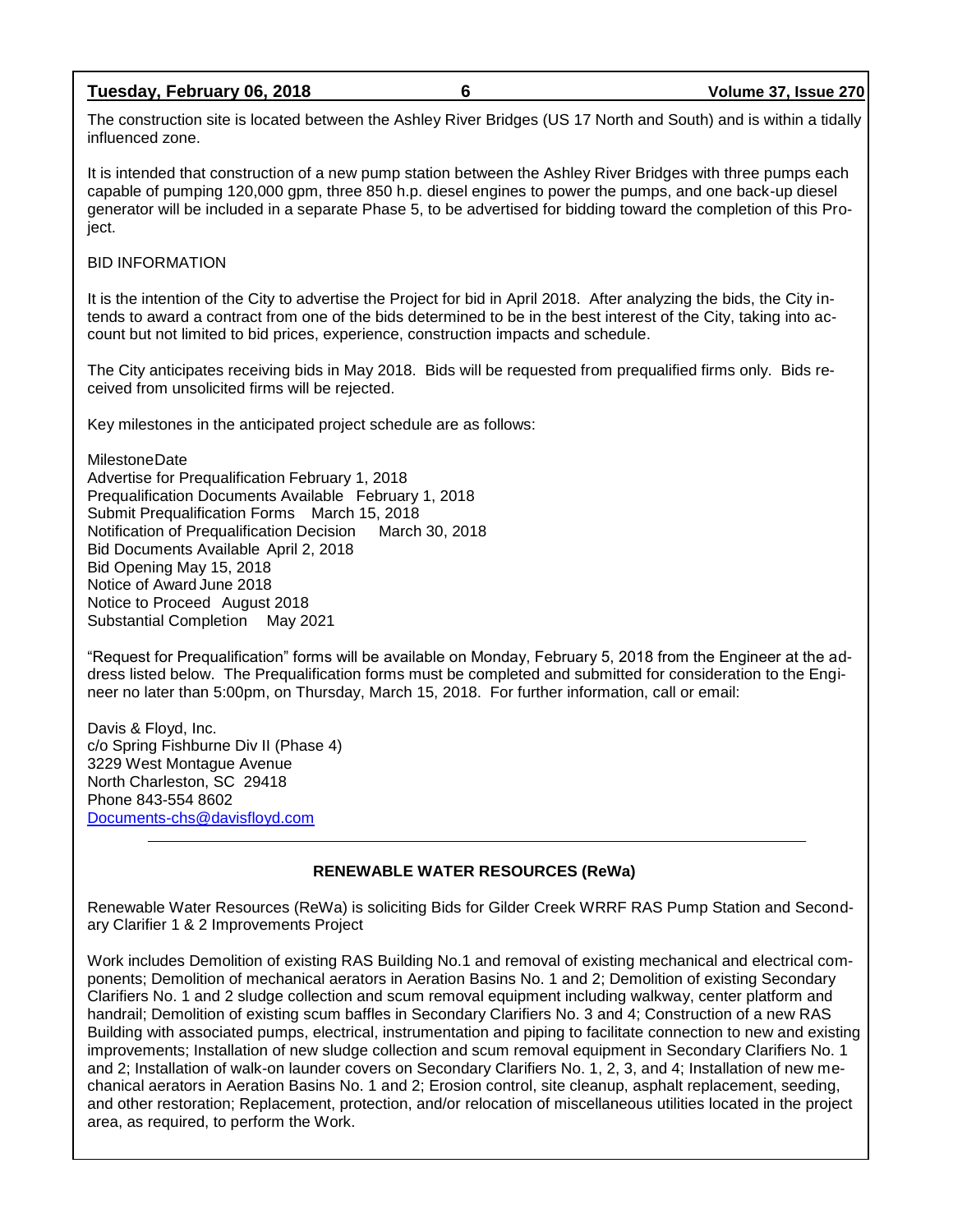### **Tuesday, February 06, 2018 7 Volume 37, Issue 270**

Mail or hand deliver to the following address no later than the RFB opening 3/1/2018 at 2:00pm. Mandatory Pre-Bid Meeting 2/13/2018 at 10:00am Renewable Water Resources (ReWa) Purchasing Department 561 Mauldin Road Greenville, South Carolina 29607

#403 –2/5/2018 RFB Gilder Creek WRRF RAS Pump Station and Secondary Clarifier 1 & 2 Improvements Proiect

Inquiries on the project or requests for additional information must be in writing and be directed to: Stephanie Selman, ReWa Purchasing Department - 561 Mauldin Road, Greenville, SC 29607 or e-mail to [StephanieS@re-wa.org](mailto:StephanieS@re-wa.org) no later than 5:00pm on 2/23/2018.

## **Consultant / Professional**

**Description:** THIRD PARTY ADMINISTRATION OF THE STATE FLEXIBLE BENEFITS PLAN **Solicitation No.:** PEBA0192018 **Delivery Point:** Columbia, SC **Pre-proposal Conf.:** Non-mandatory. South Carolina Public Employee Benefit Authority, 200 Arbor Lake Drive, Second Floor, Room 200, South Carolina Public Employee Authority Board Room, Columbia, South Carolina. **Submit Offer By:** 3/16/2018 3:00pm South Carolina Public Employee Benefit Authority, 202 Arbor Lake Drive, Columbia, SC 29223 **Purchasing Entity:** David H. Quiat, CPPB, 803-734-0602 / [dquiat@peba.sc.gov](mailto:dquiat@peba.sc.gov)

**Download Solicitation From:** <https://procurement.sc.gov/vendor/contract-opps/other-solicitations/peba>

**Description:** CREATE A BRAND UMBRELLA **Solicitation Number:** 5400015041 **Submit Offer By:** 03/01/2018 3:00pm **Purchasing Agency:** South Carolina State Museum 301 Gervais Street Columbia, SC 29201 **Buyer:** BONNIBEL MOFFAT **Email:** [Bonnie.Moffat@scmuseum.org](mailto:Bonnie.Moffat@scmuseum.org) **Phone:** 803-734-6414 **Download Solicitation From:**  <http://webprod.cio.sc.gov/SCSolicitationWeb/solicitationAttachment.do?solicitnumber=5400015041>



**Description:** PEDESTRIAN SIGNAL EQUIPMENT

**Pre-bid Conf.:** 2/21/2018 10:00am 1201 Main St., Suite 600, Columbia, SC 29201

**Solicitation Number:** 5400014971

**Submit Offer By:** 03/20/2018 11:00am

**Purchasing Agency:** SFAA, Div. of Procurement Services, MMO 1201 Main Street, Suite 600 Columbia, SC 29201

**Buyer:** MICHAEL SPEAKMON **Email:** [mspeakmon@mmo.sc.gov](mailto:mspeakmon@mmo.sc.gov)

**Download Solicitation From:** 

<http://webprod.cio.sc.gov/SCSolicitationWeb/solicitationAttachment.do?solicitnumber=5400014971>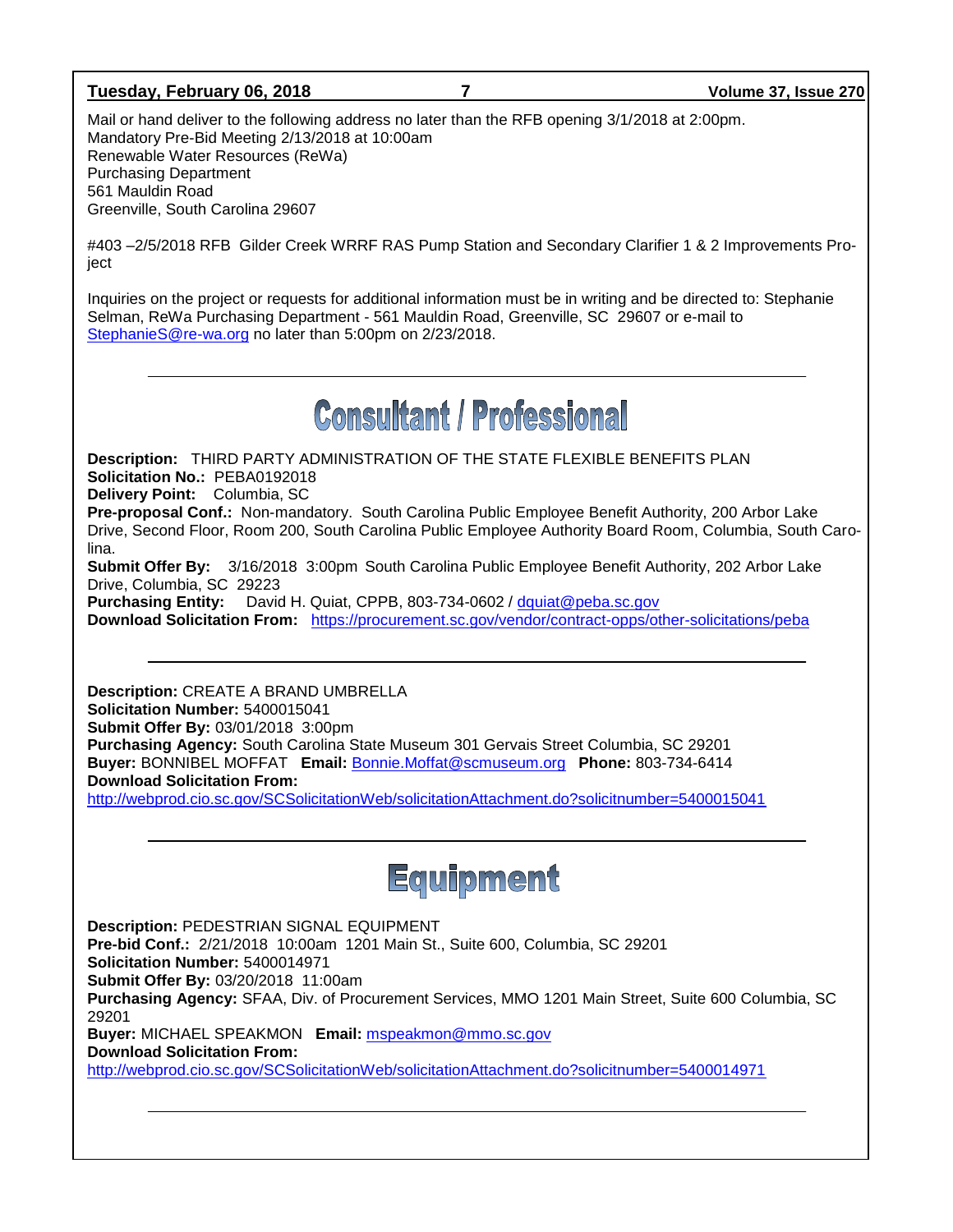### **Tuesday, February 06, 2018 8 Volume 37, Issue 270**

**Description:** FURNISH AND DELIVER NEW EASY STAND STANDERS AND ACCESSORIES AS SPECIFIED. **Solicitation No.:** Q2018.15 **Delivery Point:** Lexington County School District One, SC **Submit Offer By:** 2/16/2018 at 3:00 pm **Purchasing Entity:** Lexington County School District 1 **Buyer:** Jack Nichols 803-821-1181 / [jnichols@lexington1.net](mailto:jnichols@lexington1.net) **Download Solicitation From:** <http://www.lexington1.net/departments/fiscal-services/solicitations-awards>

**Description:** CONTAINER CRANE OPERATIONS SIMULATOR **Solicitation No.:** SI020518 **Delivery Point:** SC PORTS AUTHORITY, CHARLESTON, SC **Submit Offer By:** 2/22/2018 3:00pm **Purchasing Entity:** SC PORTS AUTHORITY, 838 MORRISON DR. CHARLESTON SC 29403 **Buyer:** MARK BARNA, 843-577-8111, [MBARNA@SCSPA.COM](mailto:MBARNA@SCSPA.COM) **Download Solicitation From:** <http://www.scspa.com/resources/legal-notices/>SC PORTS AUTHORITY IS SEEKING PROPOSALS FOR A CONTAINER CRANE OPERATIONS TRAINING SIMULATOR, INCLUDING INSTALLATION, TRAINING AND ONGOING SUPPORT.

**Description:** THE LANCASTER COUNTY SCHOOL DISTRICT IS SEEKING COMPETITIVE QUOTES FOR FESTO AND DEPCO EQUIPMENT.

**Solicitation Number:** 1829-2-15

**Bid Due Date/Time:** 2/15/2018 at 10:00am

**Submit to:** Lancaster County School District, Attn: Trevor Hammond, 300 South Catawba Street, Lancaster, SC 29720

**Inquiries:** [procurement.dept@lcsdmail.net](mailto:procurement.dept@lcsdmail.net)

**Bid Requests:** <https://sites.google.com/a/lcsd.k12.sc.us/procurement/solicitations-awards>

**Description:** MEDIUM VOLT TRANSFORMERS **Solicitation No.:** 98861991 **Delivery Point:** Clemson, SC **Submit Offer By:** 2/19/2018 1:45pm **Purchasing Entity:** Clemson University, Procurement and Business Services, Administrative Services Bldg., 108 Perimeter Rd., Clemson, SC 29634 **Buyer:** Beth Perry, 864-656-3249, [kbperry@clemson.edu](mailto:kbperry@clemson.edu) **Download Solicitation From:** Online solicitations only. Solicitations can be viewed at <https://clemson.ionwave.net/CurrentSourcingEvents.aspx>

## **Information Technology**

### **SWITCH UPGRADES**

Solicitation (ITB) Number: ANDS1-2018-001 FCC Form 470 Number: 180022615

Response Delivery Address: Anderson County School District 1 ATTN: Greg Gilstrap Technology Director 801 North Hamilton Street Williamston, SC 29697

PPSL Due/Opening Date/Time: Monday, March 5th, 2018, 11:00am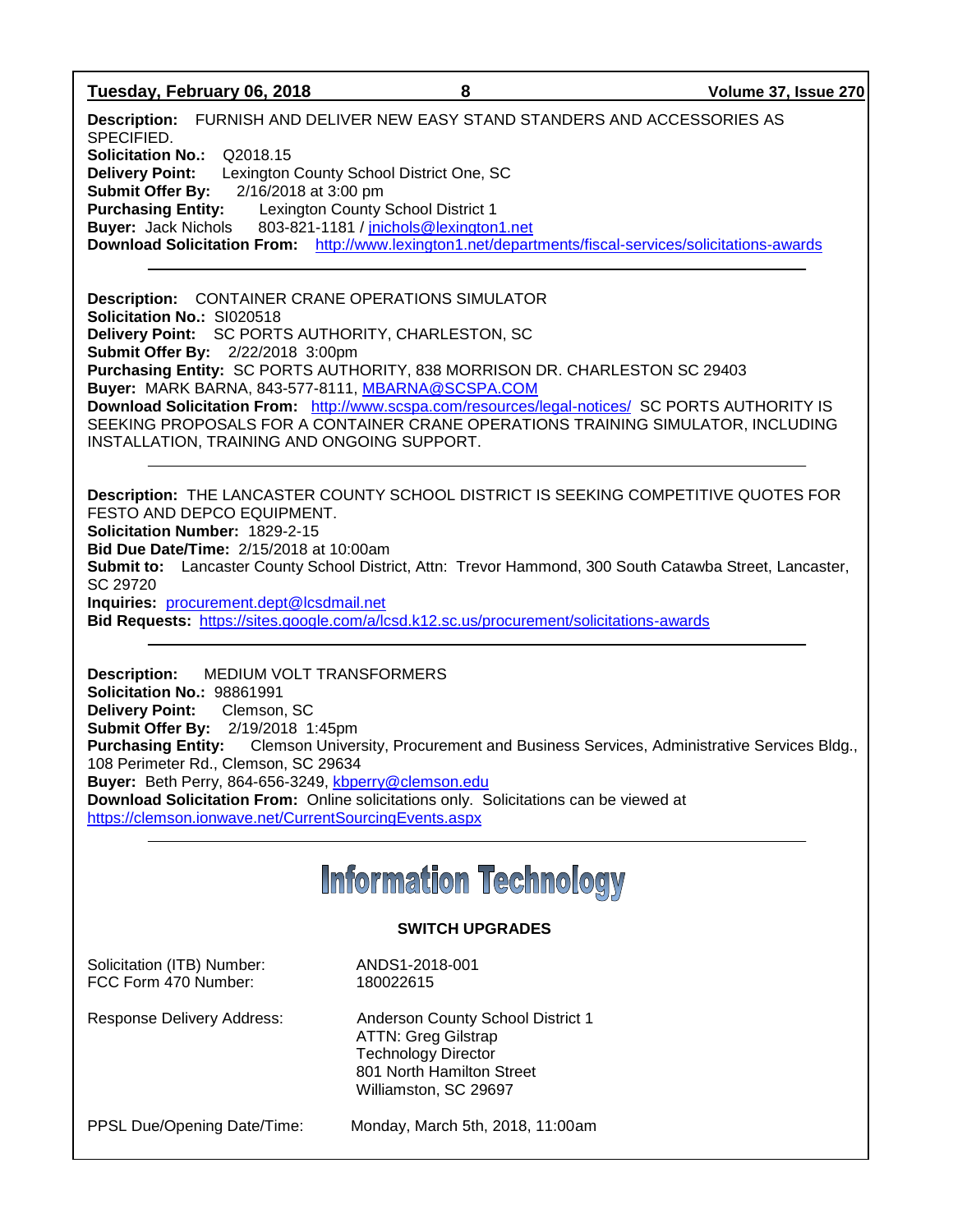### **Tuesday, February 06, 2018 9 Volume 37, Issue 270**

Request ITB from: [2018ANDERSON1@District.us.com](mailto:2018ANDERSON1@District.us.com)

Special Instructions: Vendor Must Reference the Solicitation Number and/or FCC Form 470 # for which they are seeking information.

In accordance with the instructions listed within the ITB, "Offerors are hereby cautioned to limit any communications with the District to the email address named below. Any attempt to circumvent the ITB process by contacting personnel at this institution could result in the disqualification of the Offeror. Any questions regarding this ITB should be in writing VIA EMAIL, to ITB ANDS1-2018-001 [\(2018ANDERSON1@District.us.com\)](mailto:2018ANDERSON1@District.us.com).

## **Minor Construction <\$50,000**

PROJECT NAME: SCC - SUSTAINABLE AGRICULTURE BUILDING PROJECT NUMBER: SCC2018-01 PROJECT LOCATION: Spartanburg Community College, 107 Community College Drive, Spartanburg, SC 29303

BID SECURITY REQUIRED? Yes PERFORMANCE BOND REQUIRED? Yes

PAYMENT BOND REQUIRED? Yes CONSTRUCTION COST RANGE: \$30,000-40,000

DESCRIPTION OF PROJECT: Design, construction, and installation of 48ft x 36ft pre-engineered metal building to include all necessary accessories and features as described in drawings and specifications.

BIDDING DOCUMENTS/PLANS MAY BE OBTAINED FROM:<https://www.sccsc.edu/construction-solicitations/>

AGENCY/OWNER: Spartanburg Community College AGENCY PROJECT COORDINATOR: Gladden Smoke ADDRESS: Street/PO Box: PO Box 4386 City: Spartanburg State: SC ZIP: 29305- EMAIL: [smokeg@sccsc.edu](mailto:smokeg@sccsc.edu) TELEPHONE: 864-592-4157

### PRE-BID CONFERENCE: Yes MANDATORY ATTENDANCE: No

PRE-BID DATE: 2/13/2018 TIME: 2:00pm PLACE: Campus Operations, 136 Community College Drive BID OPENING DATE: 2/20/2018 TIME: 2:00pm PLACE: Campus Operations, 136 Community College Drive Spartanburg, SC

BID DELIVERY ADDRESSES: HAND-DELIVERY: MAIL SERVICE: Attn: Gladden Smoke, Campus Operations Attn: Gladden Smoke, Campus Operations 136 Community College Drive **PO Box 4386** Spartanburg, SC 29303 Spartanburg, SC 29305

### Printing

**Description:** PRINTING OF TR310 REPORT FORMS **Solicitation Number:** 5400015014 **Submit Offer By:** 02/20/2018 2:00pm **Purchasing Agency:** SC Department of Public Safety 10311 Wilson Boulevard, D-1 Blythewood, SC 29016 **Buyer:** DELORIS SWEEPER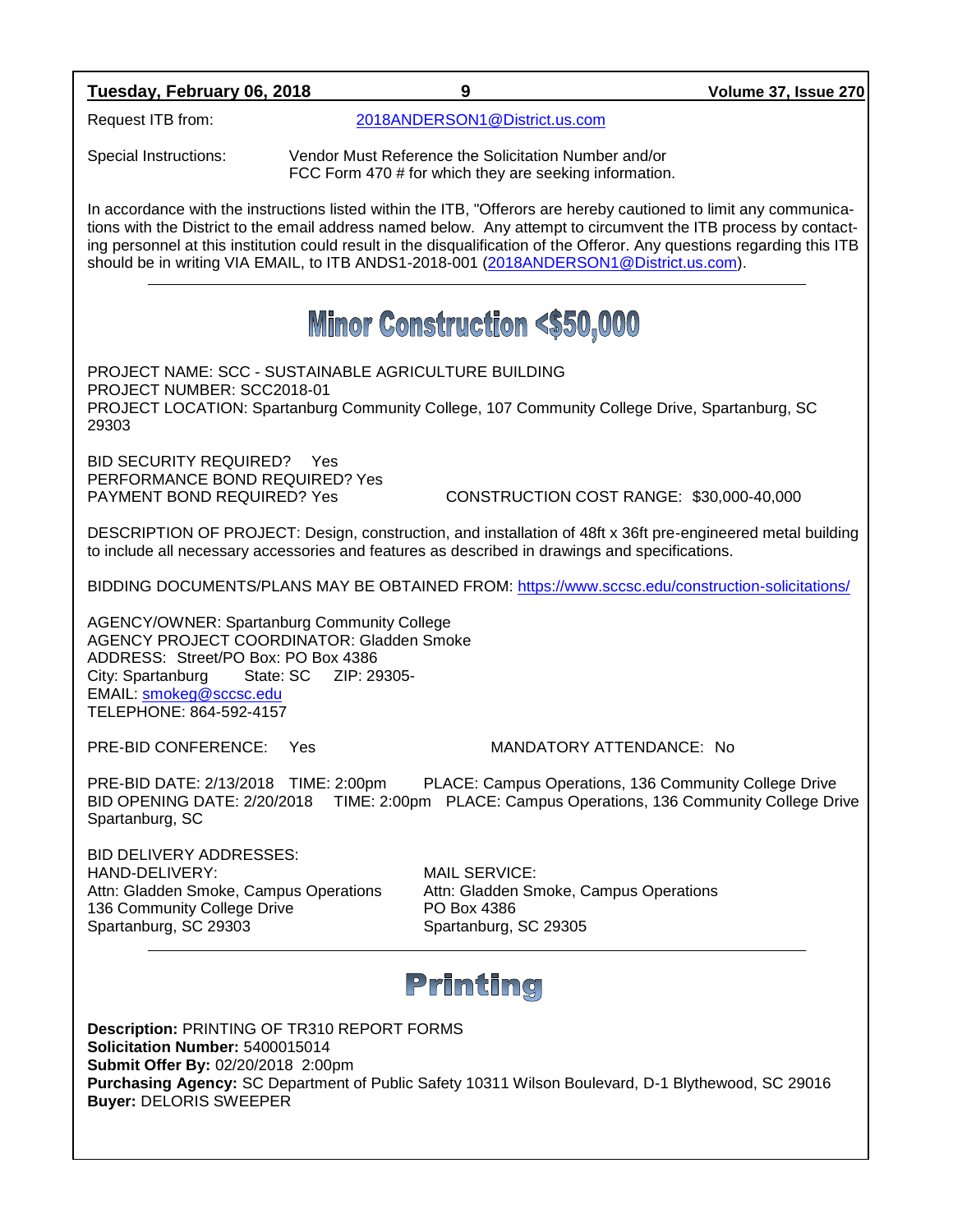**Tuesday, February 06, 2018 10 Volume 37, Issue 270**

**Email:** [delorissweeper@scdps.gov](mailto:delorissweeper@scdps.gov) **Download Solicitation From:** 

<http://webprod.cio.sc.gov/SCSolicitationWeb/solicitationAttachment.do?solicitnumber=5400015014>

### Services

**Description:** UPDATE TO SCDOT STANDARD SPECIFICATIONS **Solicitation Number:** 5400014113 **Submit Offer By:** 03/13/2018 2:30pm **Purchasing Agency:** SCDOT Procurement Office 955 Park Street Room 101 Columbia, SC 29201-3959 **Buyer:** EMMETT KIRWAN **Email:** [KirwanEI@scdot.org](mailto:KirwanEI@scdot.org) **Download Solicitation From:**  <http://webprod.cio.sc.gov/SCSolicitationWeb/solicitationAttachment.do?solicitnumber=5400014113>

**Description:** LAWN MANAGEMENT SERVICES **Solicitation No.:** 2017/2018-13 **Delivery Point:** Gaffney, SC Pre-proposal Conf.: 2/13/2018 10:00am Gaffney Middle School, 805 E Frederick Street, Gaffney, SC 29340 **Submit Offer By:** 2/22/2018 2:00pm **Purchasing Entity:** Cherokee County School District, 141 Twin Lake Road, Gaffney, SC 29341 **Buyer:** Pamela Phillips, 864-206-2265, [pamela.phillips@cherokee1.org](mailto:pamela.phillips@cherokee1.org) **Download Solicitation From:** [www.cherokee1.k12.sc.us,](http://www.cherokee1.k12.sc.us/) Departments, Finance, Bid Information

**Description:** VEHICLE TOWING AND STORAGE SERVICES FOR THE COLUMBIA CAMPUS **Solicitation No.:** USC-IFB-3256-KS **Delivery Point:** Columbia, SC **Site Visit:** 2/15/2018 10:00am February 15th, 2018 10:00am, 1501 Pendleton Street, Columbia, South Carolina 29208 **Submit Offer By:** 2/28/2018 2:30pm **Purchasing Entity:** USC Purchasing **Buyer:** Kevin Sanders, [ksanders@mailbox.sc.edu,](mailto:ksanders@mailbox.sc.edu) 803-777-4115 **Download Solicitation From:** <http://purchasing.sc.edu/sa.php>

### **PRIVATE VEHICLE MODIFICATION**

Private Vehicle Modification needed for a new 2018 Chrysler Pacifica "L" van. Summary of Specifications include:

1. Furnish and install one (1) new BraunAbility rear-entry lowered-floor, manual fold out ramp system conversion package to accommodate one (1) wheelchair user. 2. Pick-up and delivery of the vehicle (Rock Hill, SC).

Bids accepted from 2/6/18-2/16/18. Written bids only to be sent to Jerome Minor @ [jminor@maxabilities.org.](mailto:jminor@maxabilities.org) Calls with any questions regarding the bid can be directed to Jerome Minor at 803-818-6745.

**Description:** PROVIDE DEMOLITION, FABRICATION, INSTALLATION AND REPLACEMENT OF REFRIGERATION BOX SYSTEM IN COWARD HALL. **Solicitation No.:** BID3150-JD-2/22/2018 **Delivery Point:** Charleston, SC Site Visit: Non-mandatory. 2/13/2018 3:00pm **Submit Offer By:** 2/22/2018 3:00pm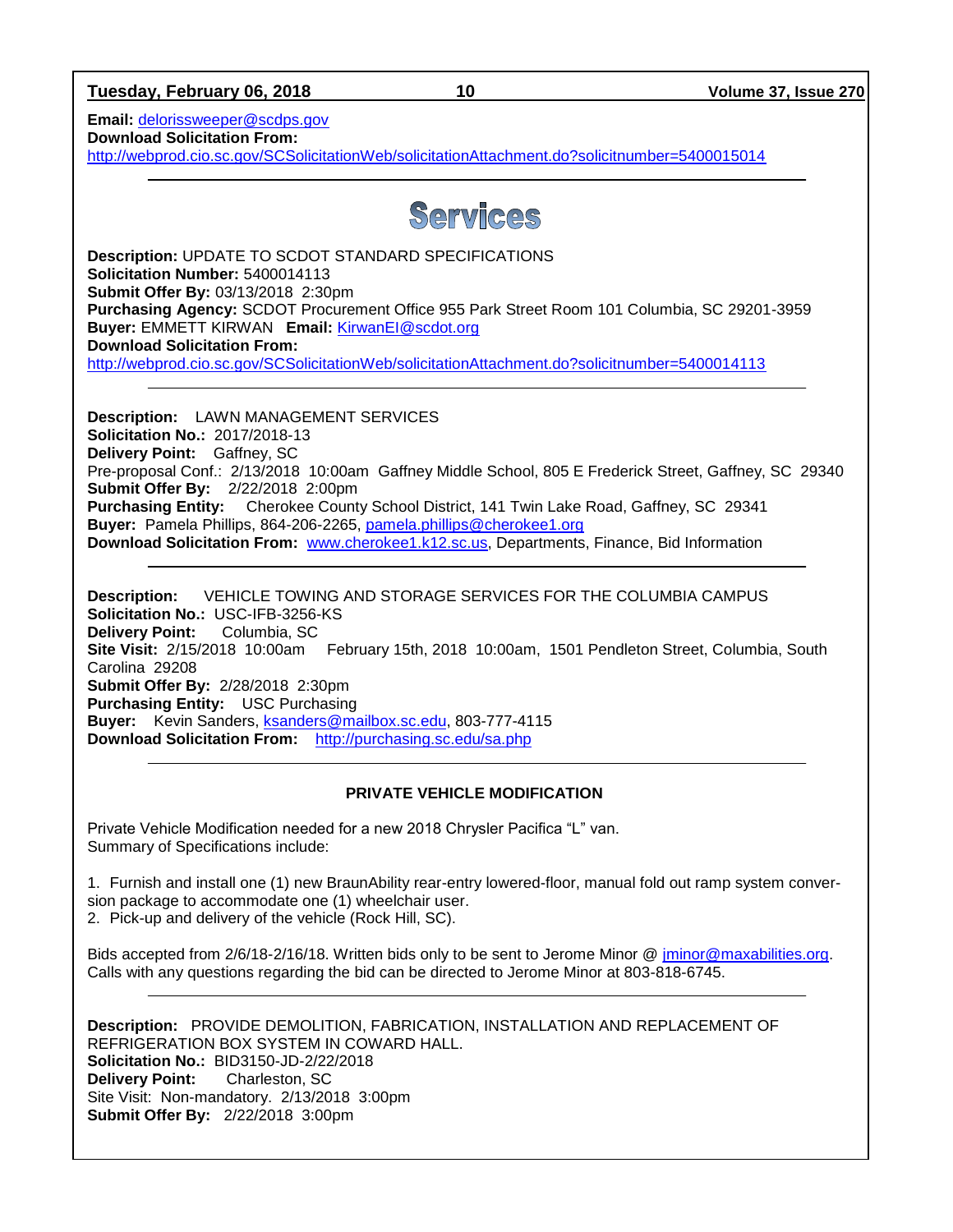### **Tuesday, February 06, 2018 11 Volume 37, Issue 270**

**Purchasing Entity:** The Citadel, Military College of South Carolina **Buyer:** James de Luca, 843-953-6861 **Download Solicitation From:** <https://www.publicpurchase.com/gems/register/vendor/register?actionbtn=Register>

**Description:** PROVIDE JANITORIAL SERVICES FOR THE CITADEL CAMPUS **Solicitation No.:** BID3151-JD-3/8/2018 **Delivery Point:** Charleston, SC **Site Visit:** Non-mandatory. 2/15/2018 10:00am The Central Supply Warehouse Conference Room **Submit Offer By:** 3/8/2018 3:00pm **Purchasing Entity:** The Citadel, Military College of South Carolina **Buyer:** James de Luca, 843-953-6861 **Download Solicitation From:** <https://www.publicpurchase.com/gems/register/vendor/register?actionbtn=Register>



**Description:** DRIVER LICENSE PRINTER CONSUMABLES **Solicitation Number:** 5400014973 **Submit Offer By:** 02/19/2018 10:00am **Purchasing Agency:** SC Department of Motor Vehicles, 10311 Wilson Blvd., Blythewood, SC 29016 **Buyer:** REBECCA DABNEY **Email:** [REBECCA.OUTEN@SCDMV.NET](mailto:REBECCA.OUTEN@SCDMV.NET) **Download Solicitation From:**  <http://webprod.cio.sc.gov/SCSolicitationWeb/solicitationAttachment.do?solicitnumber=5400014973>

**Description:** FERTILIZER, LIME AND NITROGEN **Solicitation Number:** 5400015003 **Submit Offer By:** 02/21/2018 10:00am **Purchasing Agency:** SC Department of Corrections, 4420 Broad River Road Columbia, SC 29210 **Buyer:** MYRTLE DEWERDT **Email:** [dewerdt.myrtle@doc.state.sc.us](mailto:dewerdt.myrtle@doc.state.sc.us) **Download Solicitation From:**  <http://webprod.cio.sc.gov/SCSolicitationWeb/solicitationAttachment.do?solicitnumber=5400015003>

**Description:** RE-BID SCDJJ BLACK VELCRO TENNIS SHOES **Solicitation Number:** 5400015030 **Submit Offer By:** 02/23/2018 2:00pm **Purchasing Agency:** SCDJJ Purchasing, 4650 Broad River Road Columbia, SC 29210-4016 **Buyer:** CATHERINE SPROWLS **Email:** [cmspro@scdjj.net](mailto:cmspro@scdjj.net) **Download Solicitation From:**  <http://webprod.cio.sc.gov/SCSolicitationWeb/solicitationAttachment.do?solicitnumber=5400015030>

**Description:** PROVIDE AND DELIVER COPY PAPER TO ONE LOCATION FOR DISTRIBUTION BY THIRD PARTY **Solicitation No.:** 1718-24DR **Delivery Point:** 3183 Fred Nash Blvd., Myrtle Beach, SC 29577 **Submit Offer By:** 2/20/2018 3:30pm **Purchasing Entity:** Horry County Schools Conway, SC 29526 **Buyer:** Denise Richardson, [drichardson@horrycountyschools.net](mailto:drichardson@horrycountyschools.net) **Download Solicitation From:** <http://apps.hcs.k12.sc.us/apps/protrac/>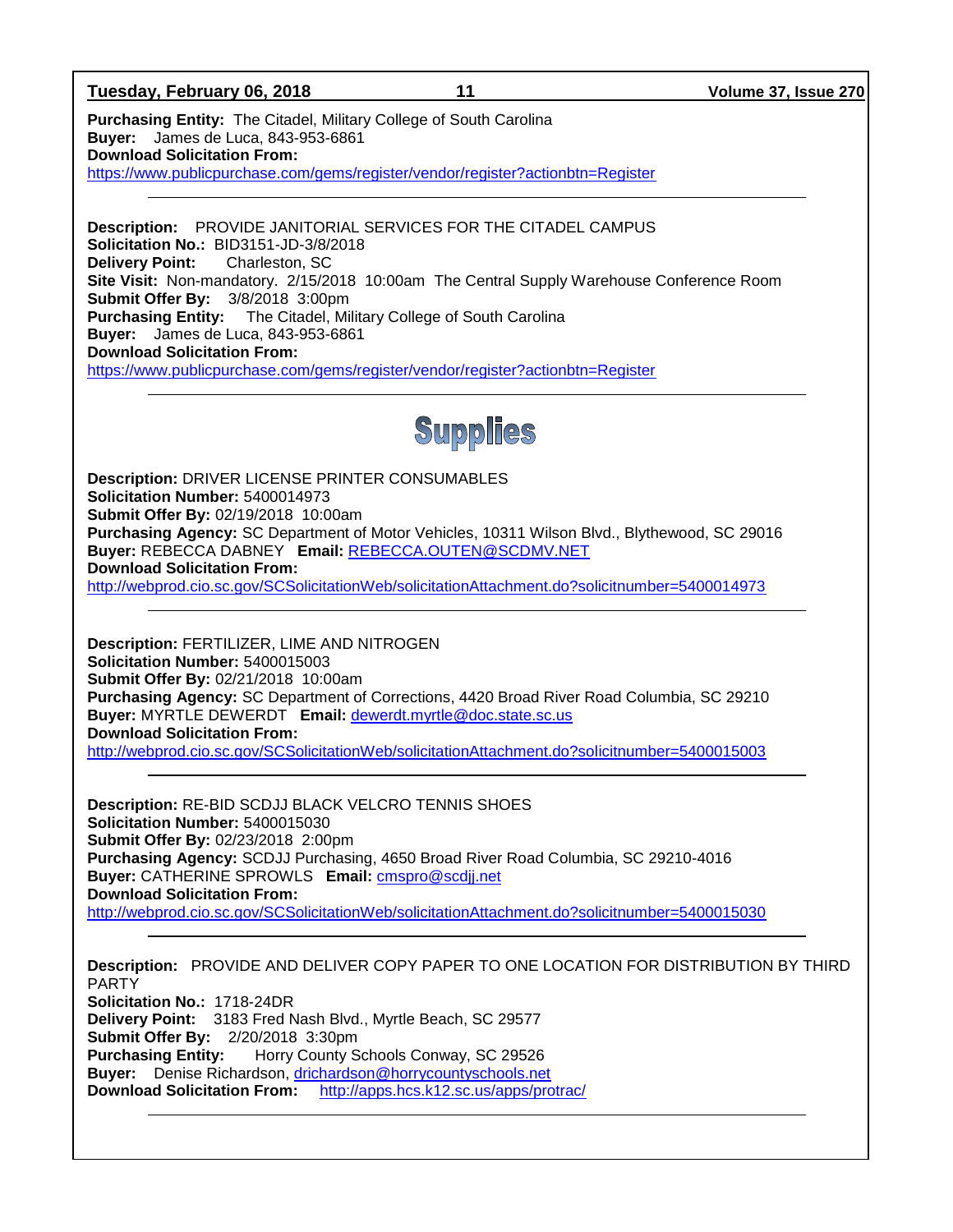**Tuesday, February 06, 2018 12 Volume 37, Issue 270**

# **Cooperative Purchasing**

### **MEDICAL MATERIALS AND SUPPLIES**

Description: PHARMACEUTICALS, OVER-THE-COUNTER (OTC) PRODUCTS, VACCINES, MEDICAL SUPPLIES, DENTAL SUPPLIES, NUTRITIONALS, CONTAINERS & VIALS, RETURNED GOODS PROCESSING, DRUG TESTING, PRIME VENDOR / DISTRIBUTOR, & INVOICE AUDITING SERVICES

STATEWIDE TERM CONTRACTS – STATE OF SOUTH CAROLINA

The State of South Carolina currently participates with more than 40 other states & various political subdivisions in a cooperative purchasing agreement with the Minnesota Multi-State Contracting Alliance for Pharmaceuticals (MMCAP). The Alliance issues solicitations for the goods & services referenced above at various times throughout the year Interested SC vendors may obtain a copy of MMCAP solicitations from the MMCAP website, www.mmcap.org. From the home page, click on "Vendors & RFPs," then click on "Open RFPs" (link is in the left margin). Click on the applicable RFP link. As a MMCAP member State, the State of South Carolina is a party of interest in all MMCAP solicitations & currently participates in several of the resulting contracts. The State may elect to participate in additional MMCAP contracts or discontinue participation in select contracts at any time based on the State's best interest. South Carolina vendors may send their questions or comments regarding this matter to Patricia Bode, Procurement Manager, [pbode@mmo.sc.gov.](mailto:pbode@mmo.sc.gov)



### **PRE-SOLICITATION CONFERENCE FOR RESIDENTIAL SERVICES FOR CHILDREN**

Pre-Solicitation Conference for Residential Services for Children. These services are currently being provided under Solicitation No.: 5400002734.

The contracts awarded under the above solicitation are set to expire on June 30, 2018.

The State Fiscal Accountability Authority and the agencies who utilize these contracts are in the process of drafting a new solicitation (No.: 5400013725). Vendors are invited to attend a meeting with representatives from those agencies to discuss any issues concerning the existing contracts, and the proposed changes to be incorporated into the new solicitation.

The meeting will be held on February 8, 2018 from 10:00am until 12:30pm at the Department of Disabilities and Special Needs:

3440 Harden Street Extension Columbia, SC 29203

It is important that we get maximum participation from vendors so that we are best able to create a scope of work that both meets the children's needs and is acceptable to the agencies and the providers who are ultimately awarded contracts.

Please note that the agencies involved in this procurement are the Department of Juvenile Justice (DJJ), the Department of Disabilities and Special Needs (DDSN), the Department of Mental Health (DMH), and the Office of the Governor, Continuum of Care for Emotionally Disturbed Children Division (COC). The Department of Social Services (DSS) is acquiring similar services through their own, separate, solicitation, and will NOT be utilizing contracts awarded under the solicitation to be discussed at this meeting.

We look forward to seeing you on February 8, 2018.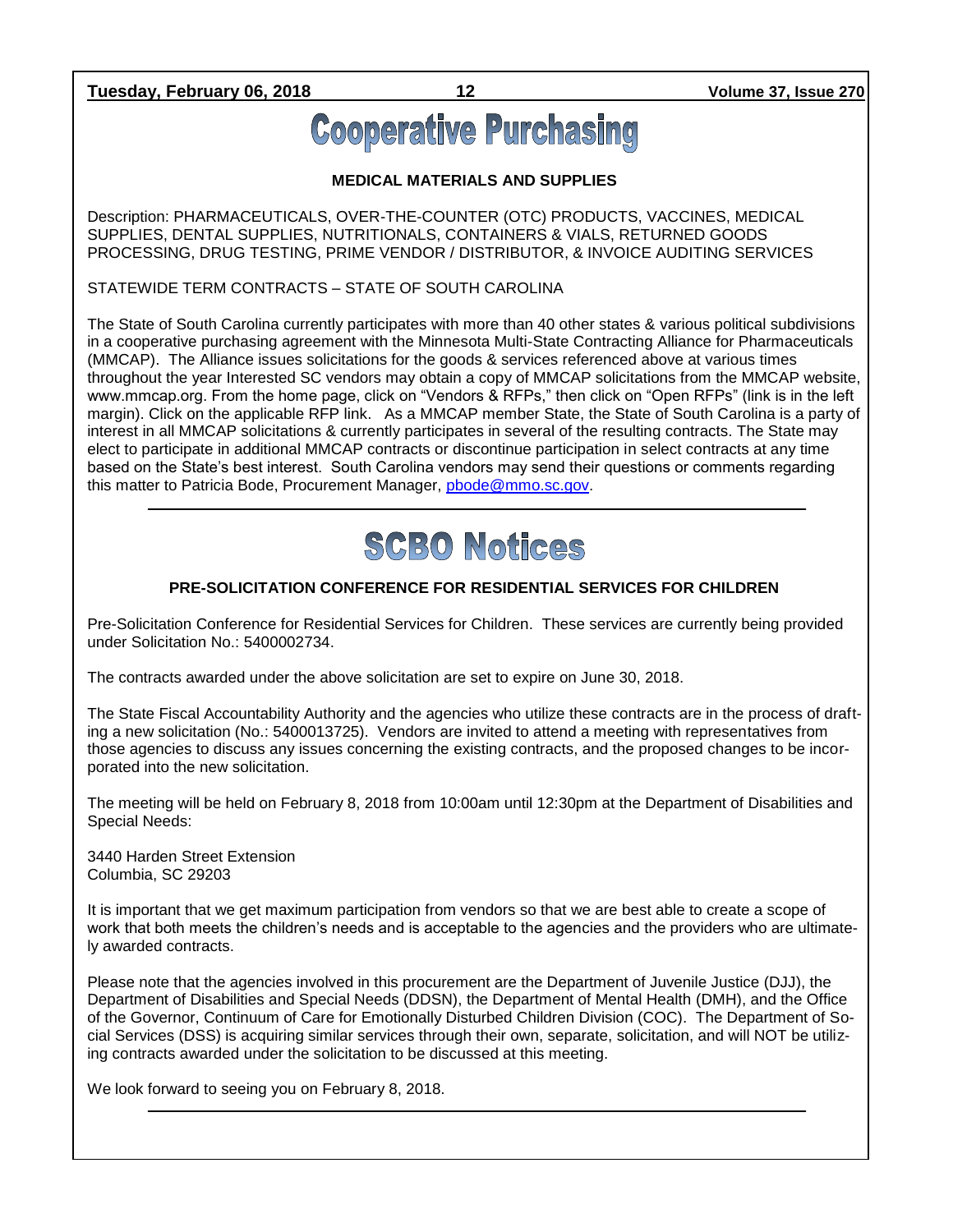**Tuesday, February 06, 2018 13 Volume 37, Issue 270**

### **SCDOT NOTICE TO POTENTIAL PROPOSERS I-26 WIDENING MM 85-101 DESIGN-BUILD PROJECT**

SCDOT will hold an open-forum meeting on February 15, 2018 at 1:30pm with prospective proposers interested in submitting responses to the upcoming Request for Qualifications for the I-26 Widening MM 85-101 designbuild project in Lexington, Richland, and Newberry Counties, SC.

The purpose of this meeting will be to gather information on early design-build team coordination and to improve the understanding of the requirements and industry capabilities regarding this project. SCDOT will reserve 90 minutes for this open-forum meeting to be held at SCDOT Headquarters in Columbia, SC. This meeting is not mandatory and will not have bearing on the prequalification process.

Any questions regarding this open-forum meeting should be directed to Carmen Wright, Chief Procurement Officer for Project Delivery with the South Carolina Department of Transportation by email at [WrightCL@scdot.org](mailto:WrightCL@scdot.org) or at 955 Park Street, Room 101, Columbia, SC 29201.

### **VENDORS, DON'T NEGLECT TO C PROPOSED 2018 EDITION OF THE** *MANUAL FOR PLANNING*

### *AND EXECUTION OF STATE PERMANENT IMPROVEMENTS, PART II*

The Office of the State Engineer is announcing the release of the proposed 2018 Edition of the *Manual for Planning and Execution of State Permanent Improvements, Part II* ("The Manual"), for review and comment pursuant to Section 11-45-3240. Interested parties may review the proposed 2018 Manual at:

### <https://procurement.sc.gov/node/5936>

Significant changes that have been made in the Manual include the following:

- Tables and Permits relocated from the Chapters to an Appendix;
- Combined chapters and sub-chapters;
- Eliminated the prohibition of fire retardant treated wood from Chapter 5;
- Eliminated the Cost Guide and Multiplier method for awarding Construction IDCs.
- Revised and completed Chapter 11, Construction Manager at Risk (CM-R) with accompanying CM-R forms (400 series);
- Revised and completed Chapter 12, Design-Build, Design-Build-Operate-Maintain and Design-Build-Finance-Operate-Maintain with accompanying DB forms (700 series);

Please send all questions and/or comments to Tia Vaughan at [lvaughan@mmo.sc.gov.](mailto:lvaughan@mmo.sc.gov)

### **VENDORS, DON'T NEGLECT TO CHECK THE STATE'S FIXED PRICE BIDS**

If authorized by the original solicitation, the State may use "competitive fixed price bidding" to create procurements with an open response date. These fixed price bids are advertised in SCBO once, but the solicitation may provide for bids to be accepted continuously or periodically during the contract term. The link below takes you to a listing of all open solicitations conducted by the central purchasing office using the competitive fixed pricing bidding rules: [https://procurement.sc.gov/vendor/contract-opps/fixes-price-bids-ss.](https://procurement.sc.gov/vendor/contract-opps/fixes-price-bids-ss)

### **INSPECTOR GENERAL'S FRAUD HOTLINE** (State Agency fraud only)

1-855-723-7283 / [http://oig.sc.gov](http://oig.sc.gov/)